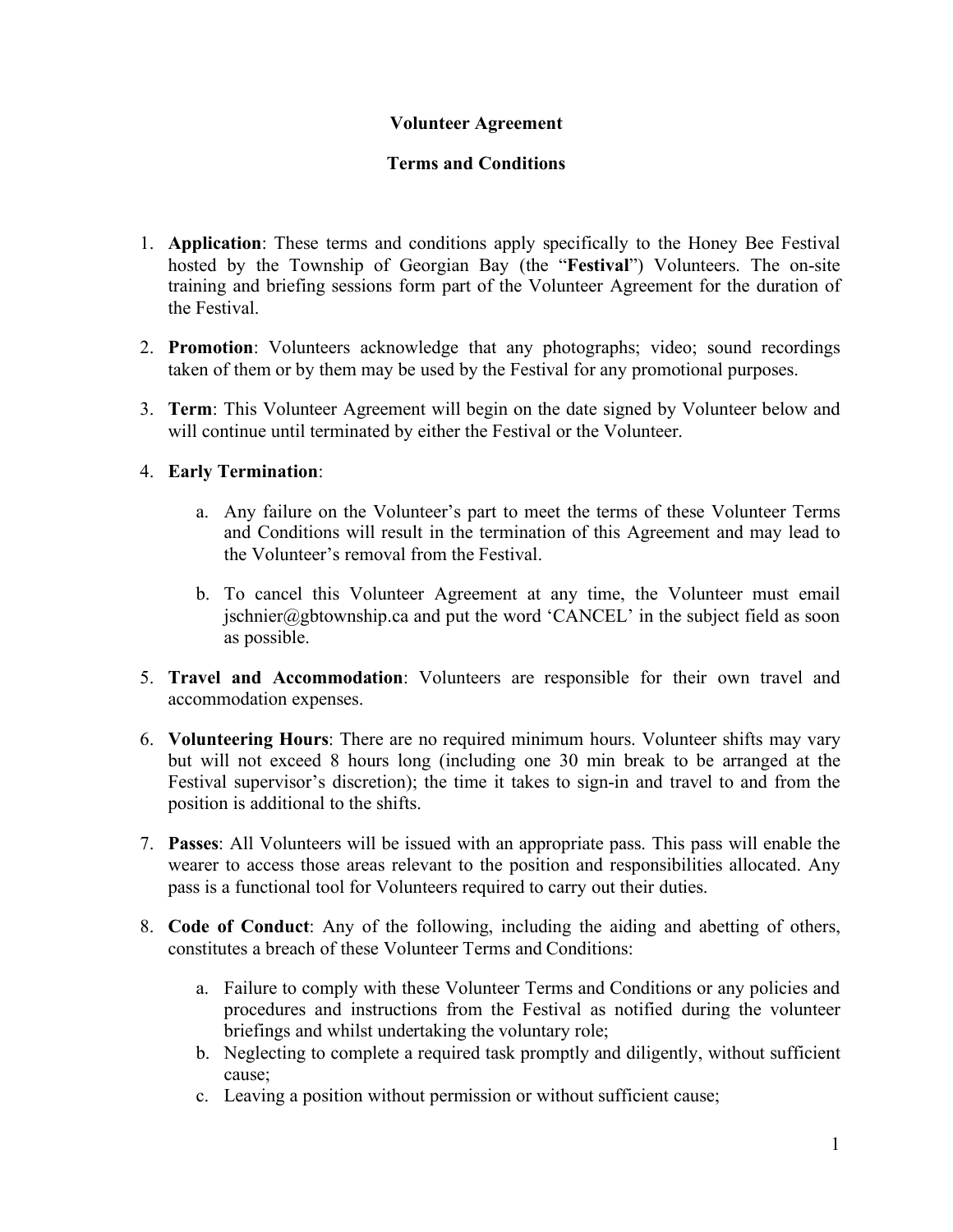- d. Divulging matters confidential to the Festival, either past or present, without permission;
- e. Soliciting or receipt of gratuities or other consideration from any person, or failure to account for keys, money or property received in connection with the business of the Festival or its partners;
- f. Incivility to persons encountered during duties or misuse of authority in connection with the business of the Festival or its partners;
- g. Conduct in a manner likely to bring discredit to a fellow volunteer, the Festival or its partners;
- h. Use of Festival equipment without permission;
- i. Reporting for duty under the influence of alcohol or restricted drugs or use of these whilst on duty; and
- j. Failure to notify Festival immediately of any:
	- i. Conviction for a criminal and/or motoring offence;
	- ii. Indictment for any offence that may affect their work with the Festival;
	- iii. Police caution or legal summons that may affect their work with the Festival;
	- iv. Permitting unauthorized access to premises, Festival site, or place of work; and
	- v. Carrying of equipment not issued as essential to an individual's role or duties.

## 9. **Festival Obligations**: Festival shall provide volunteers with:

- a. Free access to the Festival;
- b. A Volunteer T-Shirt, which Volunteers are required to wear during their shifts and may keep once the Festival is over;
- c. Volunteer Festival bag;
- d. Parking passes;
- e. 1 lunch meal ticket per day worked which can be redeemed at any participating food vendor.
- f. Snacks and refreshments at the Festival during their shift.

#### 10. **Volunteer Obligations**: Volunteers shall:

- a. Abide by these Terms and Conditions;
- b. Represent the Festival in a positive and appropriate way and demonstrate their commitment by fulfilling their role to the best of their ability in line with the briefing and any training provided;
- c. Attend all the onsite briefing and training sessions;
- d. Be onsite and available to work on the days required;
- e. Arrive to shifts on time and participate fully for the period of time specified;
- f. Wear any relevant uniform at all times whilst on shift;
- g. Be well presented and polite to members of the public whilst on shift and carry out duties with maturity, honesty, and reliability;
- h. Not consume alcohol or drugs whilst (or immediately prior to) volunteering. The Festival reserves the right to have any volunteer found to be volunteering under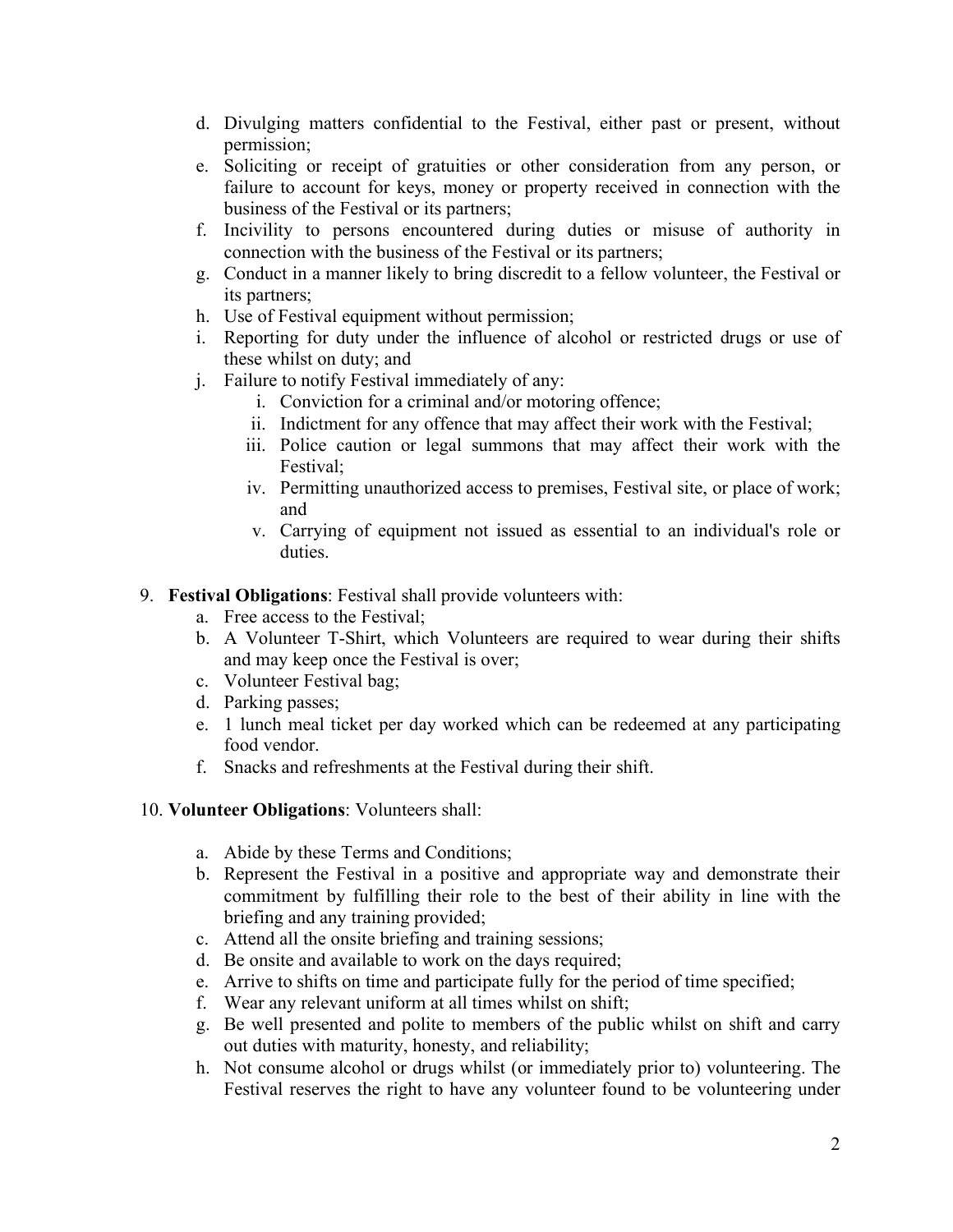the influence of drink or behaving in a manner that might bring the festival into disrepute, removed from the Festival site;

- i. Communication with Festival management should they have any issues before, during, or after the Festival in carrying out their volunteer duties;
- j. Arrive at the Festival with everything they need for the duration of the Festival site, including clothing for all weathers; and
- k. Comply with the Festivals' policies at all times.
- 11. **Electronic Communications**: Volunteer contact details will be added to the Festival database electronic mailing list so that they may be contacted for future volunteer opportunities at the Township of Georgian Bay or electronic Township of Georgian Bay newsletters and event promotions. Volunteers may ask to be removed from this mailing database at any time after completion of the Festival by emailing jschnier@gbtownship.ca.
- 12. **Volunteer Acknowledgement**: Volunteers acknowledge and understand that:
	- a. these Terms and Conditions are subject to change and in light of any changes an update will be sent to volunteers directly;
	- b. the Festival will collect and hold personal data in accordance with the Festival's privacy policy found on the Festival website;
	- c. if their behaviour falls outside any of the obligations in Section 11, it may lead to their eviction from the Festival. The Festival reserves the right to initiate this process without first giving a warning if a volunteer has clearly broken the above obligations;
	- d. they must be 18 years old or over on the first day of the Festival;
	- e. the Festival is not responsible for the personal possessions of any Festival volunteer;
	- f. the Festival management reserves the right to conduct reasonable and with consent searches on entrance and exit to the festival site whether you are on or off shift;
	- g. in consideration for being allowed to volunteer with the Festival, they, on behalf of themselves, personal representatives, heirs, next of kin, successors, and assigns; Volunteers agree to forever:
		- i. waive, release, and discharge the Festival, its agencies, officers, and employees from any and all negligence and liability for their personal injury, death, disability, property damages, property theft, or claims of any nature which may hereafter accrue to the Volunteer, and their estate as a direct or indirect result of their participation in the volunteer activities; and